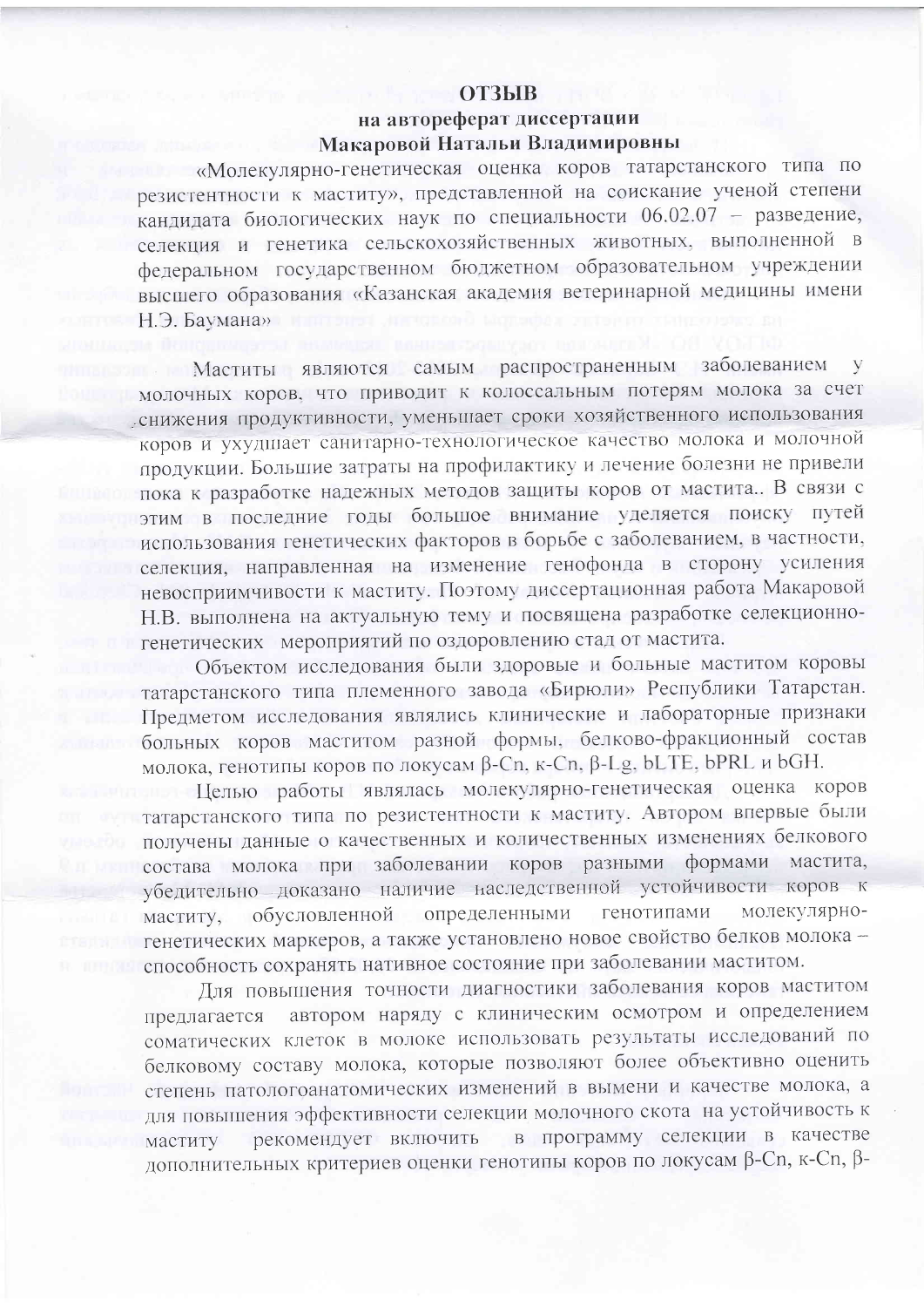Lg, bLTE, bPRL и bGH и при этом следует отдавать предпочтения коровам с генотипами ВВ и AB, а по локусу bPRL.

Изложенные в диссертационной работе научные положения, выводы и предложения производству базируются на экспериментальных  $\overline{M}$ аналитических данных, полученных с использованием современных методов и методик исследований, степень достоверности которых доказана математической обработкой полученного материала с определением их достоверности по общепринятым методикам.

Основные положения диссертации доложены, обсуждены и одобрены на ежегодных отчетах кафедры биологии, генетики и разведения животных ФГБОУ ВО «Казанская государственная академия ветеринарной медицины имени Н.Э Баумана» (Казань, 2012-2018 гг.); расширенном заседании кафедры биологии, генетики и разведения животных; Международной конференции «Повышение и кнаоду качества научно-практической биогенного потенциала в животноводстве» (Ярославль, 2018 г.); Международной научно-практической конференции «Современному АПКэффективные технологии» (Ижевск, 2018). По результатам исследований опубликованы 6 научных работ, в том числе 3 в ведущих рецензируемых научных журналах и изданиях, рекомендованных ВАК Министерства образования и науки Российской Федерации, 1- в научно-исследовательском журнале «Research Joumal of Pharmaceutical, Biological and Chemical Sciences», индексированного на платформе «Web of science».

Теоретическая и практическая значимость работы заключается в том, что она вносит новые знания в область диагностики и профилактики заболевания маститом коров, селекции их на наследственную устойчивость к данной болезни. Материалы диссертации могут быть использованы в практической селекции молочного скота в качестве дополнительных критериев оценки и отбора коров на устойчивость к маститу.

Диссертационная работа Макаровой Н.В. «Молекулярно-генетическая оценка коров татарстанского типа по резистентности к маститу» по актуальности, новизне, теоретической и практической значимости, объему исследований и их достоверности отвечает предъявляемым требованиям п.9 «Положения о порядке присуждения ученых степеней» ВАК Министерства образования и науки Российской Федерации, а ее автор, Макарова Татьяна Владимировна, заслуживает присуждения ученой степени кандидата биологических наук по специальности 06.02.07 - разведение, селекция и генетика сельскохозяйственных животных.

Отзыв составили:

Чернобай Евгений Николаевич, заведующий кафедрой частной животных, кандидат зоотехнии, селекции и разведения доцент, «Ставропольский сельскохозяйственных наук, ФГБОУ ВО государственный аграрный университет».